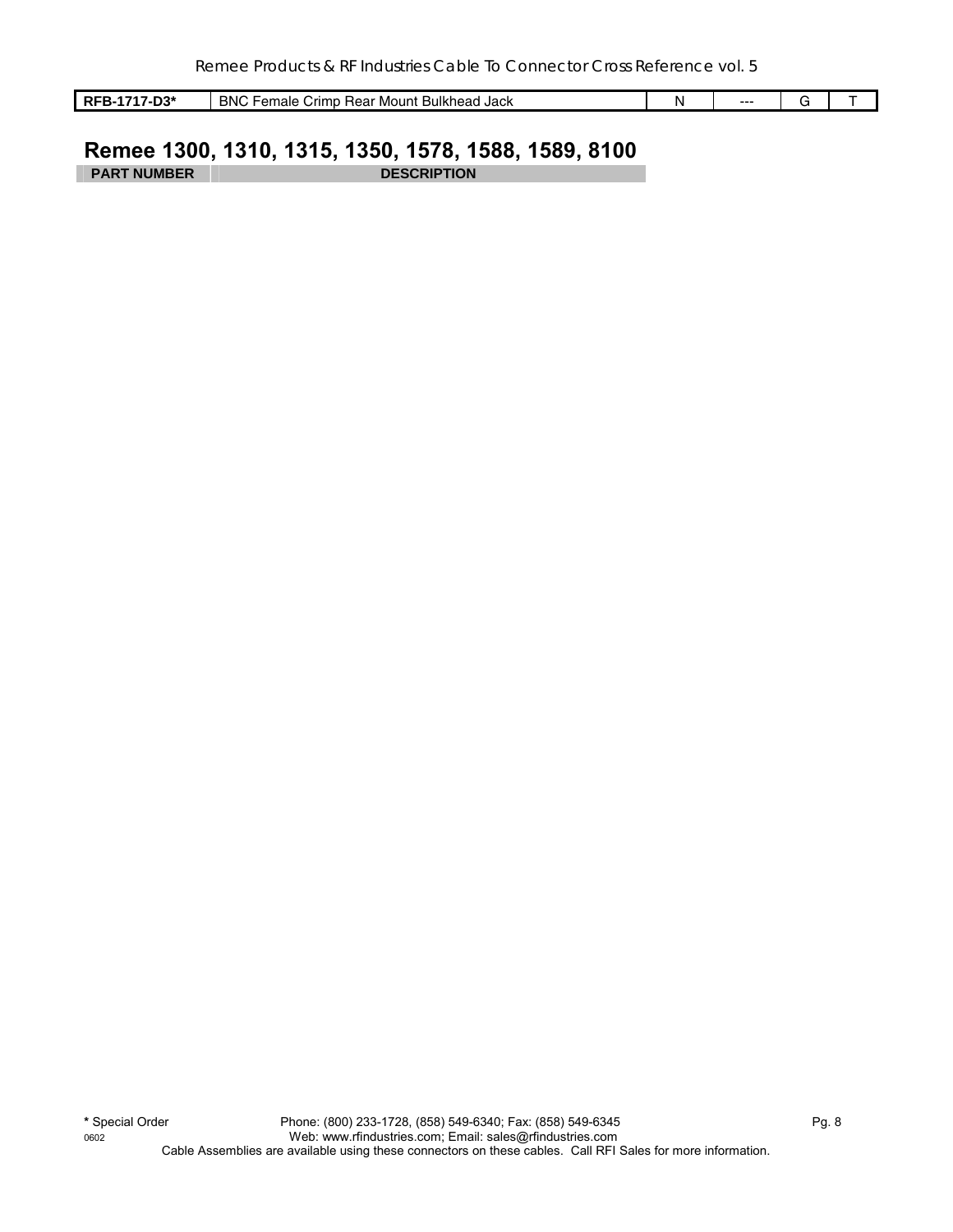Remee Products & RF Industries Cable To Connector Cross Reference vol. 5

| <b>RFU-500</b>     | UHF Solder Plug; PL-259                                                  | S | Ν      | $\sim$<br>১        | Dap |
|--------------------|--------------------------------------------------------------------------|---|--------|--------------------|-----|
| <b>RFU-501</b>     | UHF Solder Plug: PL-259                                                  | S |        | S                  |     |
| <b>RFU-503</b>     | UHF Male, Waterproof Plug (w/ Silicon Rubber O-Rings / Seals);<br>PL-259 | N | N      | S                  |     |
| <b>RFU-507-STF</b> | UHF Male Crimp Plug                                                      | S | c<br>c | $\mathbf{\hat{c}}$ |     |
| <b>RFU-520-1E</b>  | UHF Female Cable Clamp Jack                                              | N | $---$  | c<br>১             |     |

# **Remee 1330, 1360**

| <b>PART NUMBER</b>  | <b>DESCRIPTION</b>         | <b>BODY</b> | <b>SHELL</b> | P/C    | <b>DIE</b> |
|---------------------|----------------------------|-------------|--------------|--------|------------|
| <b>BNC</b>          |                            |             |              |        |            |
| <b>RFB-1101-1SI</b> | <b>BNC Male Clamp Plug</b> |             |              | ⌒<br>ت |            |

| <b>PART NUMBER</b>  | <b>DESCRIPTION</b>                                         | <b>BODY</b>    | <b>SHELL</b>   | P/C            | <b>DIE</b>              |
|---------------------|------------------------------------------------------------|----------------|----------------|----------------|-------------------------|
|                     | <b>7/16 Din</b>                                            |                |                |                |                         |
| RFD-1600-2-E        | 7/16 Din Male Clamp Plug Combo Straight or Right Angle     | S              | S              | S              | Τ                       |
| <b>RFD-1604-2I</b>  | 7/16 Din Male Crimp Plug Combo Straight or Right Angle     | S              | $\overline{s}$ | $\overline{s}$ | $\mathsf T$             |
| RFD-1605-2-E        | 7/16 Din Male Crimp Plug Combo Straight or Right Angle     | S              | $\overline{s}$ | $\overline{s}$ | $\overline{\mathsf{T}}$ |
| RFD-1625-2-E        | 7/16 Din Female Clamp Jack Combo Straight or Right Angle   | ${\sf S}$      | $\overline{a}$ | $\mathsf S$    | $\mathsf T$             |
| RFD-1630-2-E        | 7/16 Din Female Clamp Jack Combo Straight or Right Angle   | $\mathbb S$    | $---$          | $\mathbf S$    | $\overline{\mathsf{T}}$ |
| RFD-1641-2-E*       | 7/16 Din Female 4 Hole Flange Clamp Jack Combo Straight or | S              | ---            | S              | T                       |
|                     | <b>Right Angle</b>                                         |                |                |                |                         |
| RFD-1642-2-E*       | 7/16 Din Female 4 Hole Flange Crimp Jack Combo Straight or | $\mathbf S$    | ---            | S              | $\mathsf{T}$            |
|                     | <b>Right Angle</b>                                         |                |                |                |                         |
|                     | N                                                          |                |                |                |                         |
| <b>RFN-1001-S</b>   | N Male Solder Plug                                         | S              | S              | G              | Τ                       |
| <b>RFN-1002-1SI</b> | N Male Solder Clamp Plug                                   | $\mathsf S$    | $\mathbf S$    | G              | $\overline{\mathsf{T}}$ |
| RFN-1006-3I         | N Male Crimp Plug; UG-1681/U                               | $\mathbb S$    | $\mathbb S$    | G              | $\sf T$                 |
| <b>RFN-1009-31</b>  | N Male Right Angle Crimp Plug                              | $\mathsf S$    | S              | G              | $\overline{\mathsf{T}}$ |
| <b>RFN-1024-1SI</b> | N Female Cable Clamp Jack; UG-23D/U, F/U                   | $\mathsf S$    | ---            | G              | T                       |
| <b>RFN-1028-SI</b>  | N Female Crimp Cable Jack; UG-1688/U                       | S              | $\overline{a}$ | G              | $\overline{\mathsf{T}}$ |
|                     | <b>TNC</b>                                                 |                |                |                |                         |
| RFT-1201-l*         | <b>TNC Male Clamp Plug</b>                                 | N              | N              | G              | Τ                       |
| <b>RFT-1201-SI</b>  | <b>TNC Male Clamp Plug</b>                                 | $\overline{s}$ | S              | G              | $\overline{\mathsf{T}}$ |
| <b>RFT-1214-I</b>   | TNC Female Clamp Jack                                      | $\mathsf{N}$   | $\overline{a}$ | G              | T                       |
|                     | <b>UHF</b>                                                 |                |                |                |                         |
| <b>RFU-500</b>      | <b>UHF Male Solder Plug</b>                                | ${\mathbb S}$  | N              | ${\mathsf S}$  | Dap                     |
| <b>RFU-501</b>      | <b>UHF Male Solder Plug</b>                                | S              | S              | $\mathbf S$    | T                       |
| <b>RFU-503</b>      | UHF Male Clamp Plug, Waterproof w/Silicon Rubber O-Rings   | $\mathsf{N}$   | $\mathsf{N}$   | $\overline{s}$ | $\overline{\mathsf{T}}$ |
| <b>RFU-507-SI</b>   | <b>UHF Male Crimp Plug</b>                                 | S              | $\mathbf S$    | $\overline{s}$ | T                       |
| <b>RFU-520-I*</b>   | <b>UHF Female Clamp Jack</b>                               | $\overline{N}$ |                | $\overline{s}$ | $\overline{\mathsf{T}}$ |
|                     | <b>Reverse Polarity</b>                                    |                |                |                |                         |
| RP-1006-3I          | N Reverse Polarity Male Crimp Plug                         | $\mathsf{N}$   | N              | G              | Τ                       |
| RP-1028-I           | N Reverse Polarity Female Crimp Jack                       | N              | N              | G              | $\overline{\mathsf{T}}$ |
| RP-1202-I           | TNC Reverse Polarity Male Crimp Plug                       | $\mathsf{N}$   | $---$          | G              | T                       |
| RP-1216-I           | TNC Reverse Polarity Female Crimp Jack                     | $\mathsf{N}$   | $\overline{a}$ | G              | T                       |
| <b>RP-3000-I</b>    | SMA Reverse Polarity Male Crimp Plug                       | $\mathsf{N}$   | N              | G              | $\overline{\mathsf{T}}$ |
|                     | <b>SMA</b>                                                 |                |                |                |                         |
| <b>RSA-3000-I</b>   | SMA Male Crimp Plug                                        | $\mathsf{N}$   | $\mathsf{N}$   | G              | Τ                       |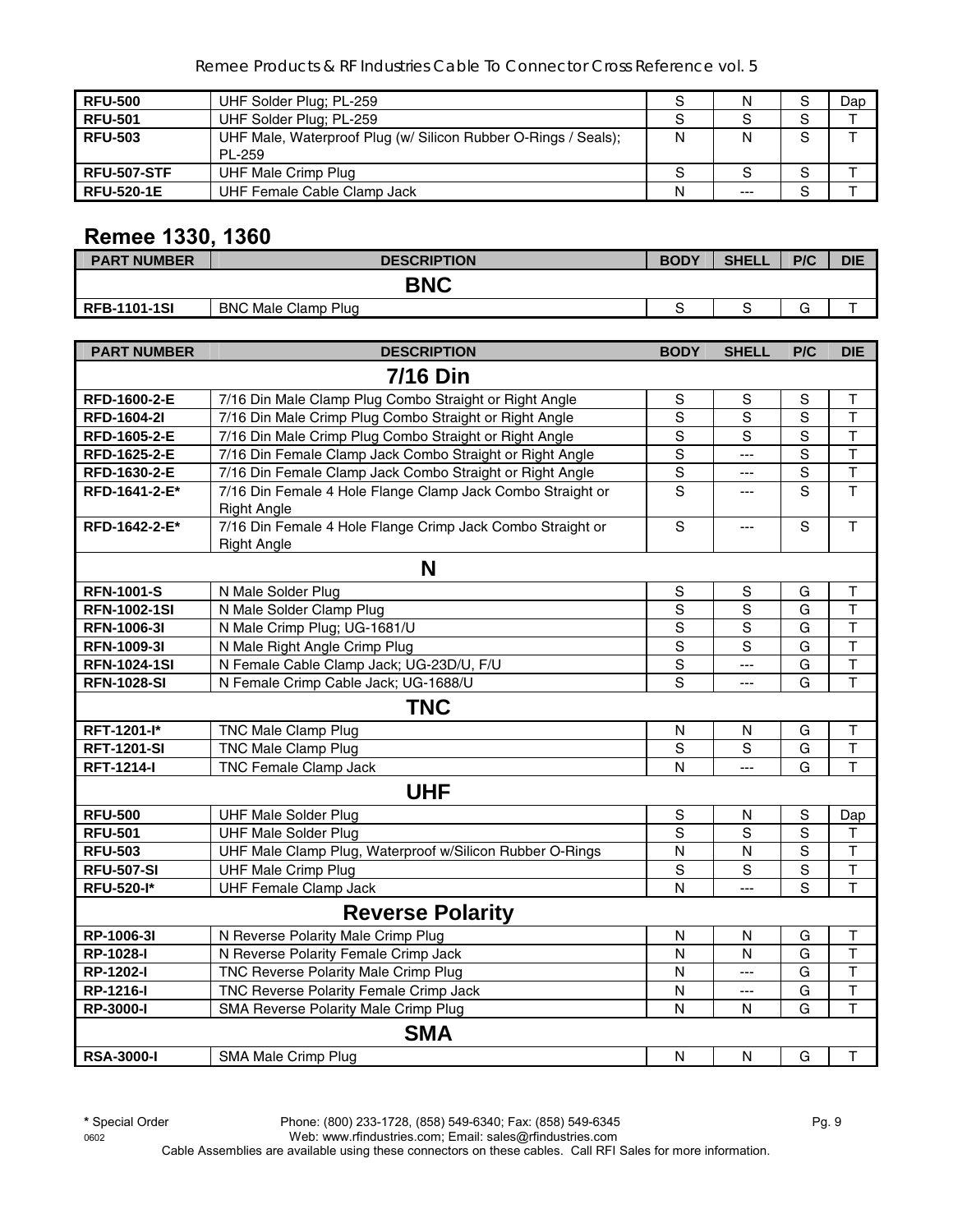#### Remee Products & RF Industries Cable To Connector Cross Reference vol. 5

#### **Remee P725111**

| <b>PART NUMBER</b> | <b>DESCRIPTION</b>                                | <b>BODY</b> | <b>SHELI</b> | P/C | <b>DIE</b>     |  |
|--------------------|---------------------------------------------------|-------------|--------------|-----|----------------|--|
| <b>BNC</b>         |                                                   |             |              |     |                |  |
| RFB-1107-7         | BNC Male Crimp Plug; for Motorola White PTFE      | N           | N            |     | G              |  |
| N                  |                                                   |             |              |     |                |  |
| <b>RFN-1005-7</b>  | N Male Crimp Plug; for Motorola White PTFE        | S           | S            | G   |                |  |
|                    | <b>TNC</b>                                        |             |              |     |                |  |
| RFT-1202-7         | TNC Male Crimp Plug; for Motorola White PTFE      | N           | N            | G   | D              |  |
| <b>RFT-1202-7T</b> | TNC Male Crimp Plug; for Motorola White PTFE      | N           | N            | G   | $\mathbf \tau$ |  |
| <b>Mini-UHF</b>    |                                                   |             |              |     |                |  |
| <b>RFU-600-7</b>   | Mini-UHF Male Crimp Plug; for Motorola White PTFE | N           | N            | G   |                |  |

| <b>PART NUMBER</b> | <b>DESCRIPTION</b>                                       | <b>BODY</b> | <b>SHELL</b> | P/C | DIE |
|--------------------|----------------------------------------------------------|-------------|--------------|-----|-----|
|                    | <b>SMA</b>                                               |             |              |     |     |
| RSA-3010-7         | SMA Male Right Angle Crimp Plug; for Motorola White PTFE | N           | N            | G   |     |

### **Remee 1531, 1561, 1561/MES, 1563, 1564, 1565, 1574, 1574/60, 1580, 1585, 725105**

| <b>PART NUMBER</b> | <b>DESCRIPTION</b>                               | <b>BODY</b> | <b>SHELL</b> | P/C | <b>DIE</b> |  |
|--------------------|--------------------------------------------------|-------------|--------------|-----|------------|--|
| <b>BNC</b>         |                                                  |             |              |     |            |  |
| <b>RFB-1707-Q</b>  | <b>BNC Male Crimp Plug</b>                       | N           | N            | G   |            |  |
| <b>RFB-1710-Q</b>  | <b>BNC Male Right Angle Crimp Plug</b>           | N           | N            | G   |            |  |
| <b>RFB-1717-Q</b>  | <b>BNC Female Crimp Rear Mount Bulkhead Jack</b> | Ν           | $---$        | G   |            |  |
| <b>RFB-1724-Q</b>  | <b>BNC Female Crimp Jack</b>                     | N           | $--$         | G   |            |  |
| <b>TNC</b>         |                                                  |             |              |     |            |  |
| <b>RFT-1803-Q</b>  | <b>TNC Male Crimp Plug</b>                       | N           | N            | G   | D          |  |

# **Remee 725105/60, 725105/95BC**

| <b>PART NUMBER</b> | <b>DESCRIPTION</b>         | <b>BODY</b> | <b>SHELL</b> | P/C | <b>DIE</b> |
|--------------------|----------------------------|-------------|--------------|-----|------------|
| <b>BNC</b>         |                            |             |              |     |            |
| <b>RFB-1707-Q1</b> | <b>BNC Male Crimp Plug</b> | Ν           | N            |     |            |

#### **Remee 1582, 1584, 1586, 1586/MES, 725107**

| <b>PART NUMBER</b> | <b>DESCRIPTION</b>                               | <b>BODY</b> | <b>SHELL</b> | P/C | <b>DIE</b> |  |
|--------------------|--------------------------------------------------|-------------|--------------|-----|------------|--|
| <b>BNC</b>         |                                                  |             |              |     |            |  |
| <b>RFB-1707-R</b>  | <b>BNC Male Crimp Plug</b>                       | N           |              | G   |            |  |
| <b>RFB-1710-R*</b> | BNC Male Right Angle Crimp Plug                  | N           |              | G   |            |  |
| <b>RFB-1717-R*</b> | <b>BNC Female Crimp Rear Mount Bulkhead Jack</b> | N           | $---$        | G   |            |  |
| RFB-1724-R*        | <b>BNC Female Crimp Jack</b>                     | N           | $---$        | G   |            |  |

# **Remee 1600**

| <b>PART NUMBER</b>      | <b>DESCRIPTION</b>                                                                                                     | <b>BODY</b> | <b>SHELL</b> | P/C | <b>DIE</b> |
|-------------------------|------------------------------------------------------------------------------------------------------------------------|-------------|--------------|-----|------------|
|                         | <b>BNC</b>                                                                                                             |             |              |     |            |
| <b>RFB-1101-1X</b>      | BNC Male Clamp Solder Plug; UG-959A/U                                                                                  | N           | N            | G   |            |
| * Special Order<br>0602 | Phone: (800) 233-1728, (858) 549-6340; Fax: (858) 549-6345<br>Web: www.rfindustries.com; Email: sales@rfindustries.com |             |              |     | Pq. 10     |

Cable Assemblies are available using these connectors on these cables. Call RFI Sales for more information.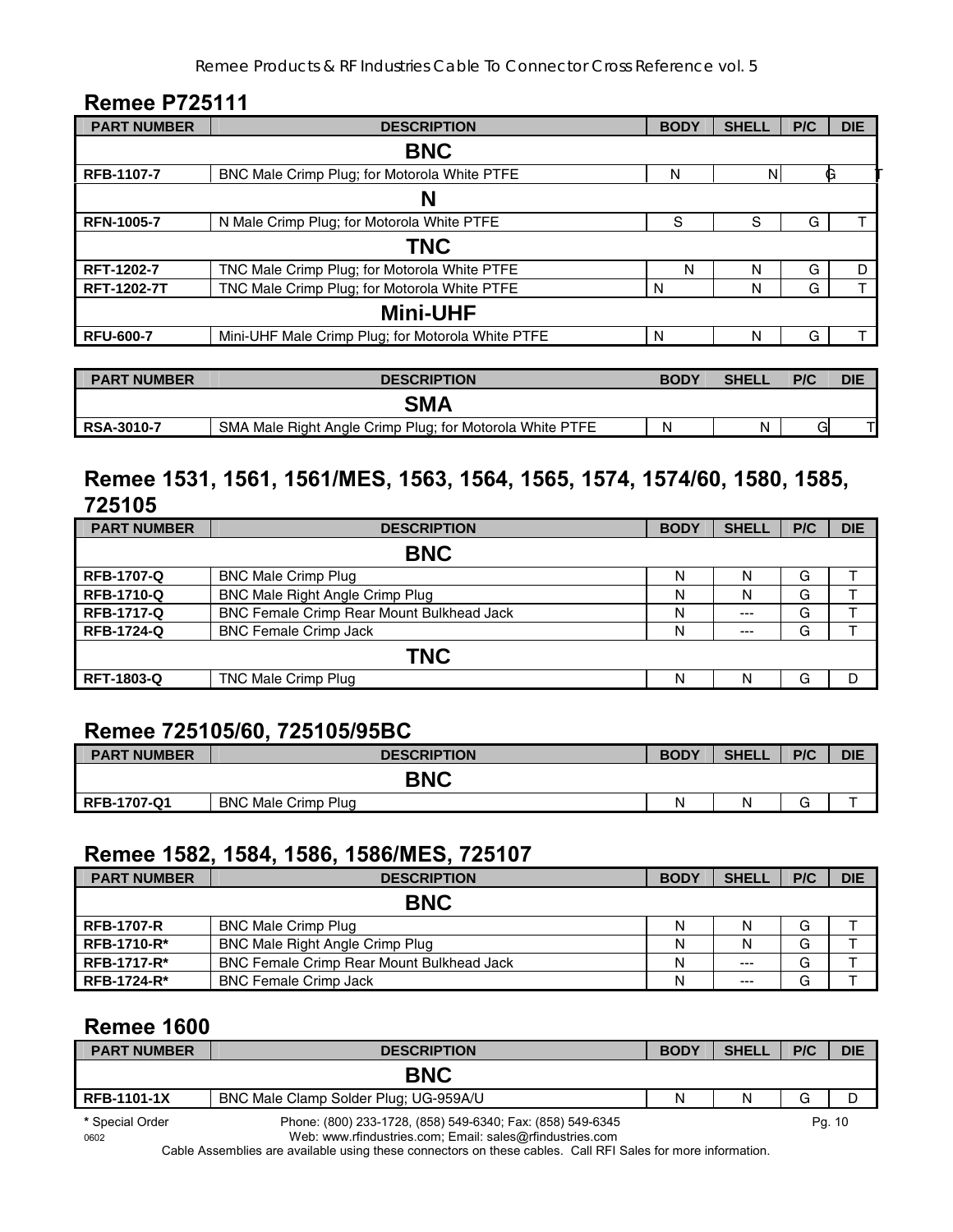| <b>RFB-1107-1X</b>  | <b>BNC Male Crimp Plug</b>                                | N              | N              | G              | D                       |  |  |
|---------------------|-----------------------------------------------------------|----------------|----------------|----------------|-------------------------|--|--|
| <b>RFB-1110-X</b>   | BNC Male R/A Crimp Plug                                   | N              | N              | G              | $\mathsf T$             |  |  |
| <b>RFB-1124-1X</b>  | <b>BNC Female Crimp Jack</b>                              | N              | $\sim$         | G              | D                       |  |  |
|                     | <b>7/16 Din</b>                                           |                |                |                |                         |  |  |
| RFD-1600-2-X        | 7/16 Din Male Clamp Plug Combo Straight or Right Angle    | S              | S              | S              | Τ                       |  |  |
| RFD-1605-2-X        | 7/16 Din Male Crimp Plug Combo Straight or Right Angle    | $\mathsf S$    | $\mathbf S$    | $\overline{S}$ | $\mathsf T$             |  |  |
| RFD-1625-2-X        | 7/16 Din Female Clamp Jack Combo Straight or Right Angle  | $\mathbf S$    | $\overline{a}$ | S              | T                       |  |  |
| RFD-1630-2-X        | 7/16 Din Female Crimp Jack Combo Straight or Right Angle  | $\mathsf S$    | $\overline{a}$ | ${\mathsf S}$  | $\overline{\mathsf{T}}$ |  |  |
| RFD-1641-2-X*       | 7/16 Din Female 4 Hole Flange Clamp Combo Straight or R/A | S              | $\overline{a}$ | S              | $\mathsf T$             |  |  |
| <b>FME</b>          |                                                           |                |                |                |                         |  |  |
| <b>RFE-6050-X</b>   | FME Female Crimp Jack                                     | $\mathsf{N}$   | $\overline{a}$ | G              | T                       |  |  |
|                     | N                                                         |                |                |                |                         |  |  |
| <b>RFN-1001-S</b>   | N Male Solder Plug                                        | S              | S              | G              | Т                       |  |  |
| <b>RFN-1004-1SX</b> | N Male Clamp Plug                                         | $\mathsf S$    | $\mathbf S$    | G              | $\mathsf T$             |  |  |
| <b>RFN-1007-2SX</b> | N Male Crimp Plug                                         | $\overline{s}$ | $\overline{s}$ | G              | T                       |  |  |
| <b>PART NUMBER</b>  | <b>DESCRIPTION</b>                                        | <b>BODY</b>    | <b>SHELL</b>   | P/C            | <b>DIE</b>              |  |  |
| RFN-1009-X*         | N Male Right Angle Crimp Plug                             | S              | S              | G              | $\top$                  |  |  |
| RFN-1009-X-04       | N Male Right Angle Crimp Plug                             | N              | N              | G              | T                       |  |  |
| <b>RFN-1026-1X</b>  | N Female Clamp Jack                                       | $\mathbf S$    | ---            | G              | $\overline{\mathsf{T}}$ |  |  |
| <b>RFN-1029-SX</b>  | N Female Crimp Jack                                       | $\overline{s}$ | $\overline{a}$ | G              | $\overline{\mathsf{T}}$ |  |  |
|                     | <b>TNC</b>                                                |                |                |                |                         |  |  |
| RFT-1201-1X         | <b>TNC Male Clamp Plug</b>                                | N              | N              | G              | Τ                       |  |  |
| RFT-1203-1X         | TNC Male Crimp Plug                                       | $\overline{N}$ | N              | $\overline{G}$ | D                       |  |  |
| <b>RFT-1213-X</b>   | TNC Female Crimp Rear Mount Bulkhead Jack                 | N              | $\overline{a}$ | G              | D                       |  |  |
| <b>RFT-1217-X</b>   | TNC Female Crimp Jack                                     | N              | $---$          | G              | D                       |  |  |
|                     | <b>UHF</b>                                                |                |                |                |                         |  |  |
| <b>RFU-500</b>      | <b>UHF Male Solder Plug</b>                               | $\mathsf S$    | N              | S              | Dap                     |  |  |
| <b>RFU-501</b>      | <b>UHF Male Clamp Plug</b>                                | $\overline{s}$ | $\overline{s}$ | $\overline{s}$ | T                       |  |  |
| <b>RFU-508-X</b>    | <b>UHF Male Crimp Plug</b>                                | N              | N              | S              | Dap                     |  |  |
|                     | <b>Mini-UHF</b>                                           |                |                |                |                         |  |  |
| <b>RFU-600-1X</b>   | Mini-UHF Male Crimp Plug                                  | ${\sf N}$      | N              | G              | D                       |  |  |
| <b>RFU-601-1X</b>   | Mini-UHF Female Crimp Jack                                | N              | $\overline{a}$ | S              | D                       |  |  |
|                     | <b>SMA</b>                                                |                |                |                |                         |  |  |
| <b>RSA-3000-X</b>   | SMA Male Crimp Plug                                       | $\mathsf{N}$   | N              | G              | T                       |  |  |
| <b>RSA-3010-X</b>   | SMA Male Right Angle Crimp Plug                           | $\overline{N}$ | N              | G              | $\overline{\mathsf{T}}$ |  |  |
| <b>RSA-3050-X</b>   | SMA Female Crimp Jack                                     | $\overline{N}$ | $\overline{a}$ | G              | $\mathsf T$             |  |  |
|                     | <b>Reverse Thread</b>                                     |                |                |                |                         |  |  |
| RT-1203-1X          | <b>TNC Reverse Thread Male Crimp Plug</b>                 | N              | N              | G              | $\mathsf{T}$            |  |  |

**Cable assemblies using any REMEE PRODUCTS cable with any standard RF connector listed here are available in any specified length with short lead times. All flexible crimp cable assemblies are fabricated with soldered center contacts and adhesive lined shrink tubing for additional cable retention and strain relief.** 

**More cable to connector cross references are available which include: Alpha, Antenna Specialist, BICCGeneral, Remee Products , Carol, Comm/Scope, Cushcraft Ultralink, CCI/Intercomp, Daburn, Dearborn, General/Guardian, GEPCO, Harbour Industries, Haverhill, Manhattan CDT,**